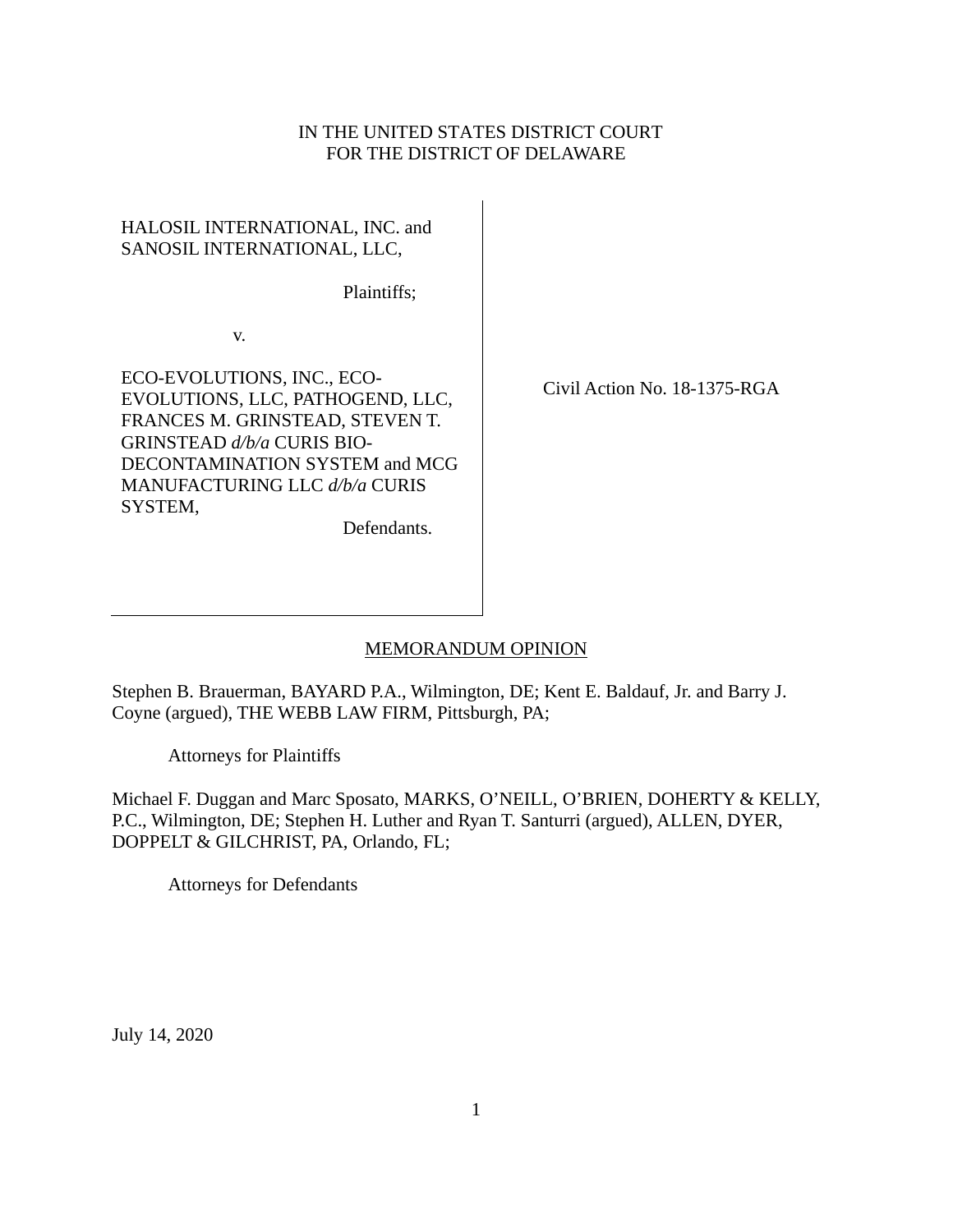## /s/ Richard G. Andrews **ANDREWS, U.S. DISTRICT JUDGE:**

This is a dispute between two companies that sell disinfectant fogging devices. Halosil International, Inc. sued Eco-Evolutions, Inc. for breach of contract and false advertising. (D.I. 30). Both parties have moved for summary judgment. (D.I. 74, 77, 81). I have considered the briefing (D.I. 75, 96, 107; D.I. 78, 95, 109; D.I. 82, 94, 108), and I heard oral argument on June 3, 2020. Defendants' motion (D.I. 74) is granted because the breach of contract claim is timebarred and because no reasonably jury could conclude Defendants' advertisements were literally false. Plaintiffs' motions (D.I. 77, 81) are denied.

## **I. BACKGROUND**

Steven Grinstead and Frances Grinstead, a married couple, founded Eco-Evolutions in 2013. (D.I. 83-1 at 3). Halosil, which was named Sanosil International Inc. until 2015, is also led by a husband-and-wife team: David St. Clair and Maryalice St. Clair. (D.I. 75-6, Ex. 34). In January 2014, Eco-Evolutions and Sanosil signed a contract (D.I. 1-1, Ex. A, "Reseller Agreement" or "Agreement"), which allowed Eco-Evolutions to purchase and resell Sanosil's disinfectant solution and Sanosil's HaloFoggers—portable devices that release solution into the air to disinfect operating rooms, laboratories, hospices, and other facilities. (D.I. 84-1 at 5-6).

Section 17G of the Reseller Agreement provides that Sanosil is the "sole and exclusive owner of all rights," including patents rights, "to the Developments." The section defines the "Developments" as "any and all inventions, concepts, processes, methodologies, discoveries, improvements and other creative works, conceived or made by Reseller either solely or jointly with others during the period of this Agreement and related to the manufacture, formulation or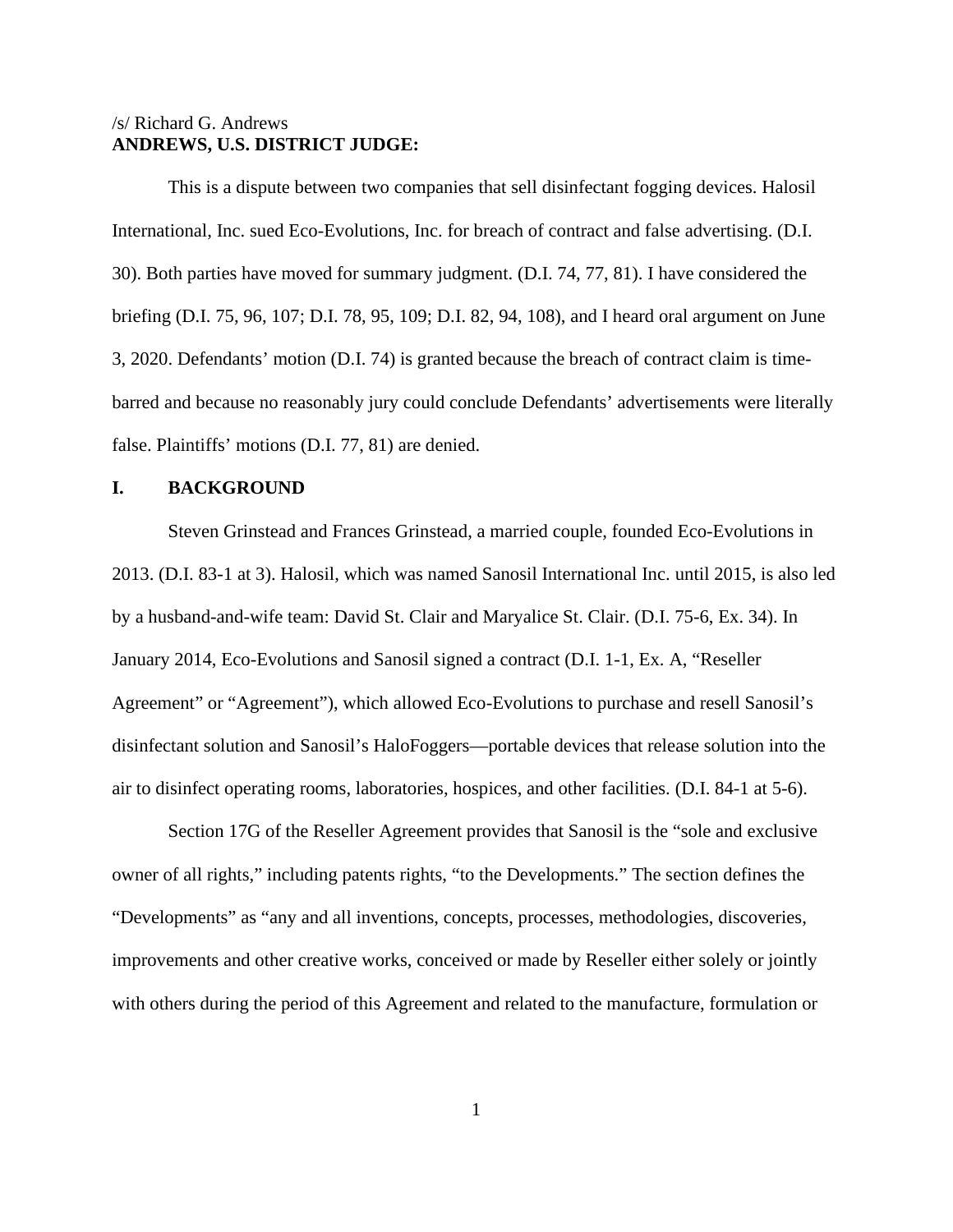use of silver/peroxide disinfectants or improvements to the Sanosil HaloFogger." Additionally, the provision requires Eco-Evolutions to "disclose promptly" the Developments to Sanosil.

On February 13, 2015, Steven Grinstead filed a provisional application to patent a disinfectant fogging device. (D.I. 80-10, Ex. 10). The Patent and Trademark Office issued the patent on August 1, 2017 as U.S. Patent No. 9,717,810. (D.I. 80-9, Ex. 9). Grinstead calls his invention the "Curis" fogger.

Throughout 2015, Sanosil and Eco-Evolutions exchanged emails discussing the development of the Curis fogger. On February 8, 2015, Frances Grinstead mentioned a "new remediation fogger" that would be effective for mold control. (D.I. 75-6, Ex. F-11). She said (incorrectly at that point) that the device had been patented, and she suggested it could be available for sale by the summer. (*Id.*). In May 2015, Maryalice St. Clair asked to test one of the new foggers, explaining, "Our thought is that we'd like to resell it for you if we can make some margin there." (*Id.*, Ex. F-15). David St. Clair expressed further interest in reselling the fogger in June 2015. (*Id.*, Ex. F-20).

Sanosil received a Curis fogger for testing in July 2015. (*Id.*, Ex. F-23, F-27). On July 31, Frances Grinstead provided an "update on the fogger patent," disclosing that Eco-Evolutions' lawyer had advised "we have a very strong case to patent the mechanisms, sequence of mechanisms, as well as the exterior and electronics." (*Id.*, Ex. F-28). The following month, after reviewing the Curis fogger, Maryalice St. Clair wrote that her original understanding had been that Eco-Evolutions was developing a "low-priced sprayer device for the mold and remediation market," but that instead, Eco-Evolutions had developed "a fogging device by, in part, reverseengineering the HaloFogger." (*Id.*, Ex. F-30). She asked whether Eco-Evolutions would continue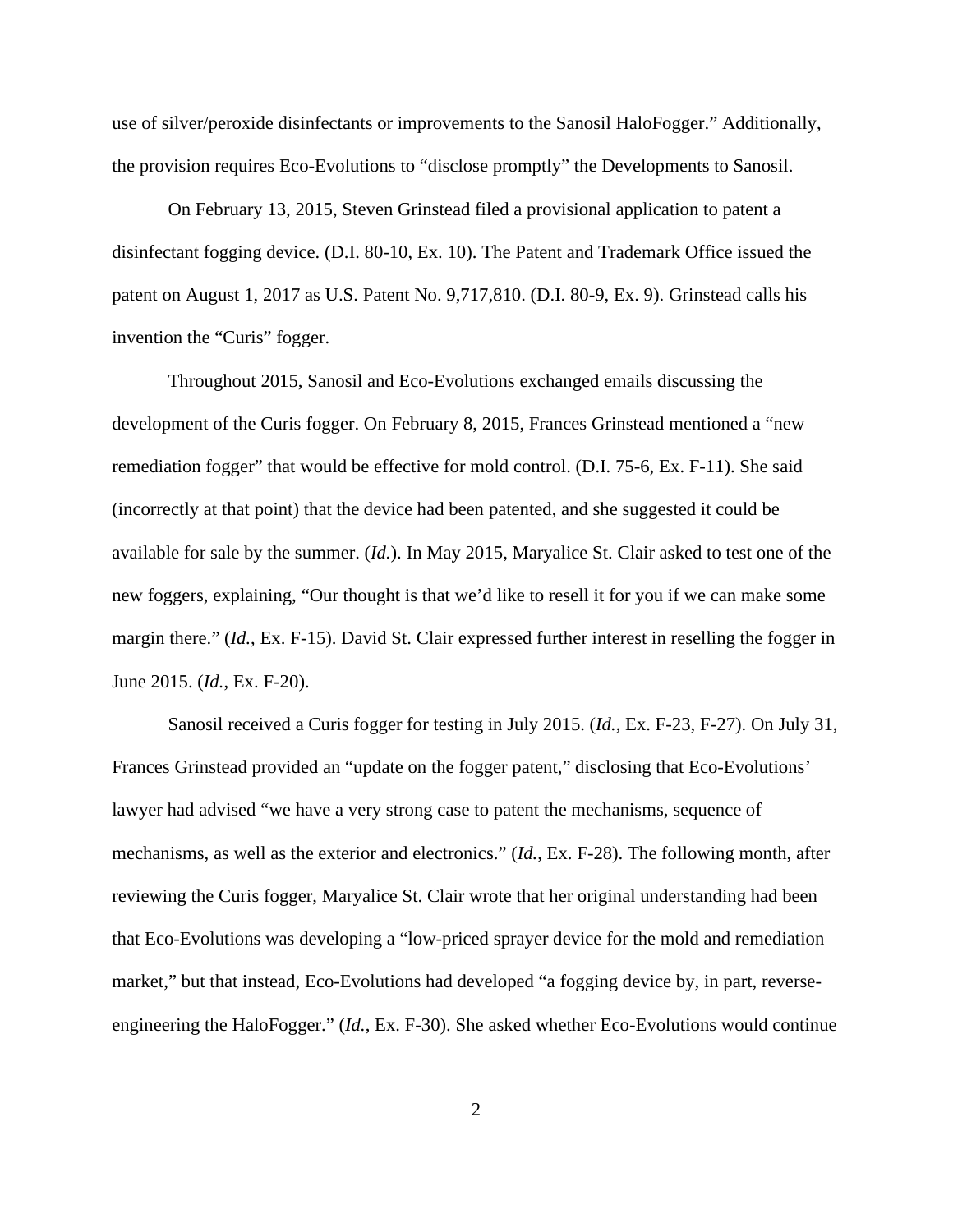to purchase "HaloSpray" and what the company's marketing strategy for the Curis fogger would be. (*Id.*).

On April 7, 2016, Eco-Evolutions terminated the Reseller Agreement. (*Id.*, Ex. F-36). Halosil filed this action on September 5, 2018. (D.I. 1).

#### **II. LEGAL STANDARD**

"The court shall grant summary judgment if the movant shows that there is no genuine dispute as to any material fact and the movant is entitled to judgment as a matter of law." FED. R. CIV. P. 56(a). The moving party has the initial burden of proving the absence of a genuinely disputed material fact relative to the claims in question. *Celotex Corp. v. Catrett*, 477 U.S. 317, 330 (1986). Material facts are those "that could affect the outcome" of the proceeding, and "a dispute about a material fact is 'genuine' if the evidence is sufficient to permit a reasonable jury to return a verdict for the nonmoving party." *Lamont v. New Jersey*, 637 F.3d 177, 181 (3d Cir. 2011) (quoting *Anderson v. Liberty Lobby, Inc*., 477 U.S. 242, 248 (1986)). The burden on the moving party may be discharged by pointing out to the district court that there is an absence of evidence supporting the non-moving party's case. *Celotex*, 477 U.S. at 323.

The burden then shifts to the non-movant to demonstrate the existence of a genuine issue for trial. *Matsushita Elec. Indus. Co. v. Zenith Radio Corp*., 475 U.S. 574, 586–87 (1986); *Williams v. Borough of West Chester, Pa.*, 891 F.2d 458, 460–61 (3d Cir. 1989). A non-moving party asserting that a fact is genuinely disputed must support such an assertion by: "(A) citing to particular parts of materials in the record, including depositions, documents, electronically stored information, affidavits or declarations, stipulations . . . , admissions, interrogatory answers, or other materials; or (B) showing that the materials cited [by the opposing party] do not establish the absence . . . of a genuine dispute . . . ." FED. R. CIV. P.  $56(c)(1)$ .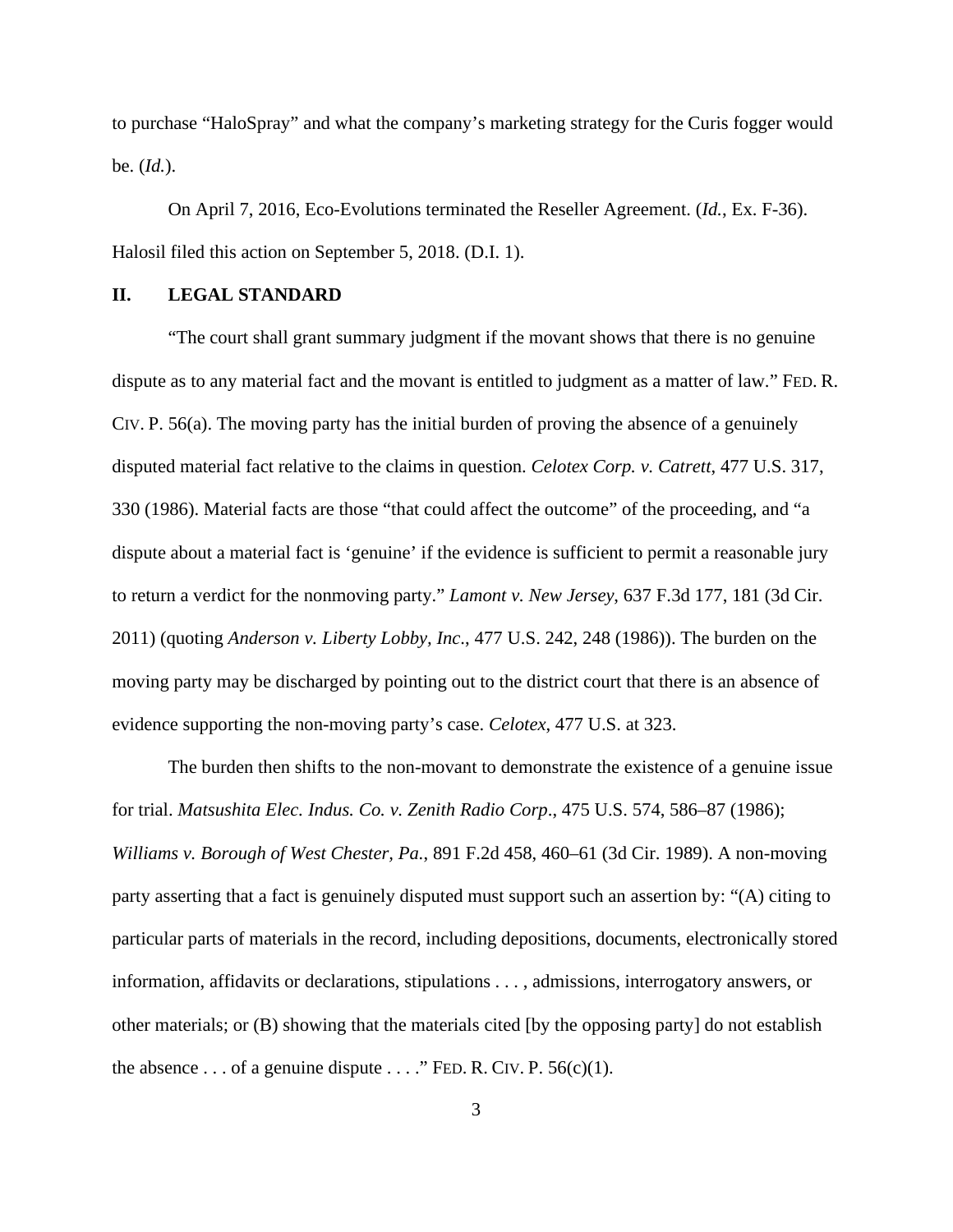When determining whether a genuine issue of material fact exists, the court must view the evidence in the light most favorable to the non-moving party and draw all reasonable inferences in that party's favor. *Scott v. Harris*, 550 U.S. 372, 380 (2007); *Wishkin v. Potter*, 476 F.3d 180, 184 (3d Cir. 2007). A dispute is "genuine" only if the evidence is such that a reasonable jury could return a verdict for the non-moving party. *Anderson*, 477 U.S. at 247–49. If the non-moving party fails to make a sufficient showing on an essential element of its case with respect to which it has the burden of proof, the moving party is entitled to judgment as a matter of law. *See Celotex Corp.*, 477 U.S. at 322.

#### **III. DISCUSSION**

#### **A. Statute of Limitations**

Delaware law governs this contract. (Agreement at Section 16). Delaware has a threeyear statute of limitations for actions based on breach of contract. 10 Del. C. § 8106. The statute "begins to run when the contract is breached." *Aronow Roofing Co. v. Gilbane Bldg. Co.*, 902 F.2d 1127, 1128 (3d Cir. 1990). "Breach is defined as a failure, without legal excuse, to perform any promise which forms the whole or part of a contract." *Meso Scale Diagnostics, LLC v. Roche Diagnostics GmbH*, 62 A.3d 62, 77 (Del. Ch. 2013) (cleaned up). "However, the statute of limitations may be tolled . . . where the injury is inherently unknowable and the claimant is blamelessly ignorant of the wrongful act and the injury complained of." *Estate of Buonamici v. Morici* 2010 WL 2185966, at \*3 (Del. Super. Ct. June 1, 2010) (cleaned up). Under this exception, called the "Time of Discovery Rule," the statute of limitations begins to run upon "discovery of facts constituting the basis of the cause of action or the existence of facts sufficient to put a person of ordinary intelligence and prudence on inquiry which, if pursued, would lead to the discovery of such facts." *Id.* (cleaned up).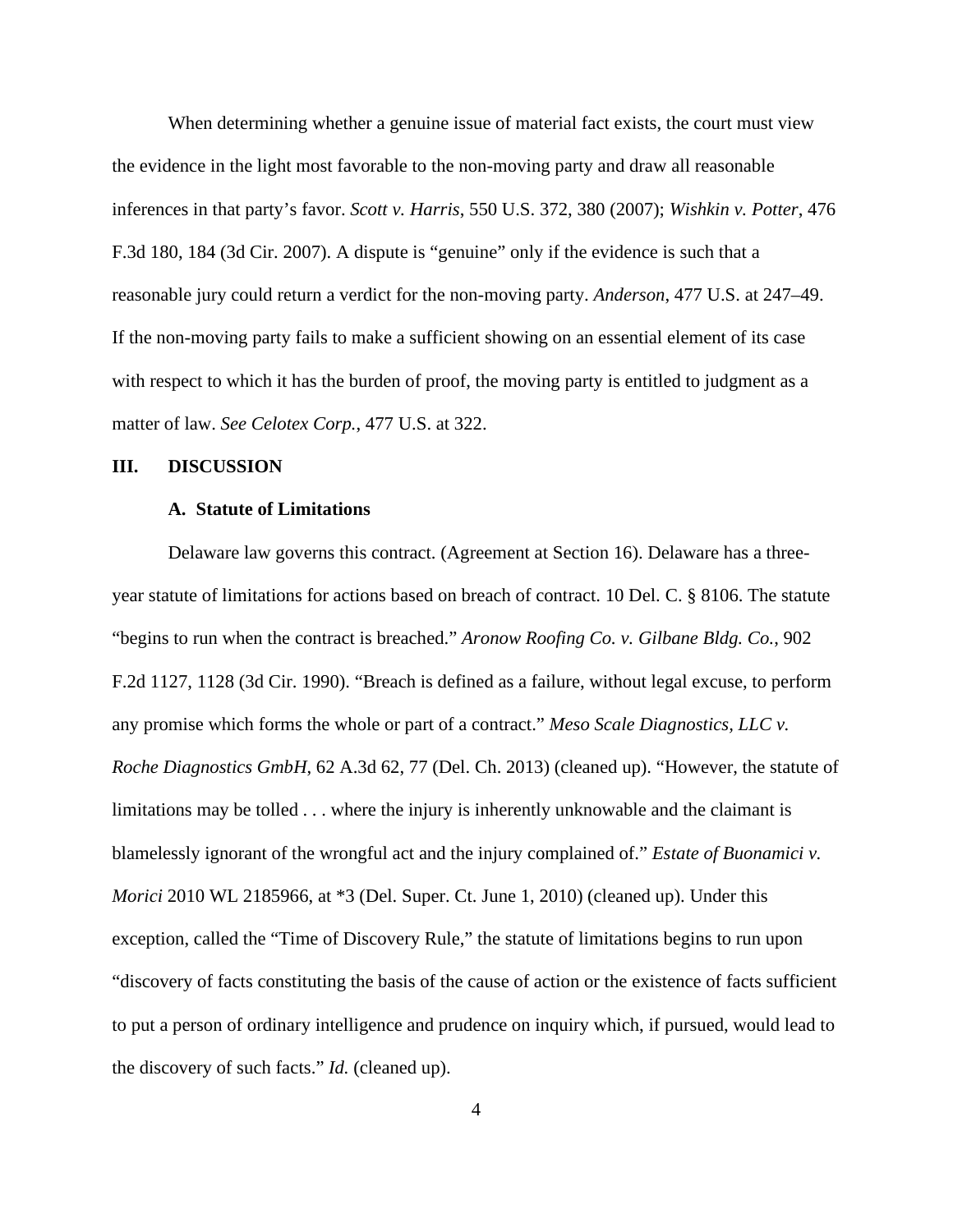Plaintiffs filed this action on September 5, 2018, so it is time-barred if the statute of limitations began to run before September 5, 2015. Plaintiffs argue the breach occurred, at the earliest, when Eco-Evolutions terminated the Reseller Agreement on April 7, 2016. "To determine the accrual date, . . . courts must examine the language of the contract." *Meso Scale Diagnostics*, 62 A.3d at 77. In this case, the contract provides that Sanosil is the "sole and exclusive owner of all rights" in Eco-Evolutions' "Developments" during the period of the agreement. Thus, under Plaintiffs' theory, if Defendants breached the contract, it was when they acted as the owners of the Curis fogger.

Steven Grinstead acted as the owner of the Curis fogger when he filed a provisional patent application for the invention on February 13, 2015. (D.I. 80-10, Ex. 10). The application lists Steven Grinstead alone as the inventor and applicant. (*Id.*). It does not assign the invention to anyone else. If, as Plaintiffs argue, the Curis fogger was a "Development" under the contract, then the provisional patent application constituted a breach. Patent applications, however, are initially confidential, so Defendants could not be expected to know of the application just because it was filed. The statute of limitations does not begin to run if "the injury is inherently unknowable and the claimant is blamelessly ignorant of the wrongful act and the injury complained of." *Estate of Buonamici,* 2010 WL 2185966, at \*3.

Sanosil was not "blamelessly ignorant" though, because Frances Grinstead mentioned on February 8, 2015 that a "new remediation fogger . . . has been patented."(D.I. 75-6, Ex F-11). At that point, Sanosil had discovered facts "sufficient to put a person of ordinary intelligence and prudence on inquiry which, if pursued, would lead to the discovery of such facts [constituting the basis of the cause of action]." *Estate of Buonamici*, 2010 WL 2185966, at \*3. In other words, Sanosil had enough information that it should have investigated whether Eco-Evolutions had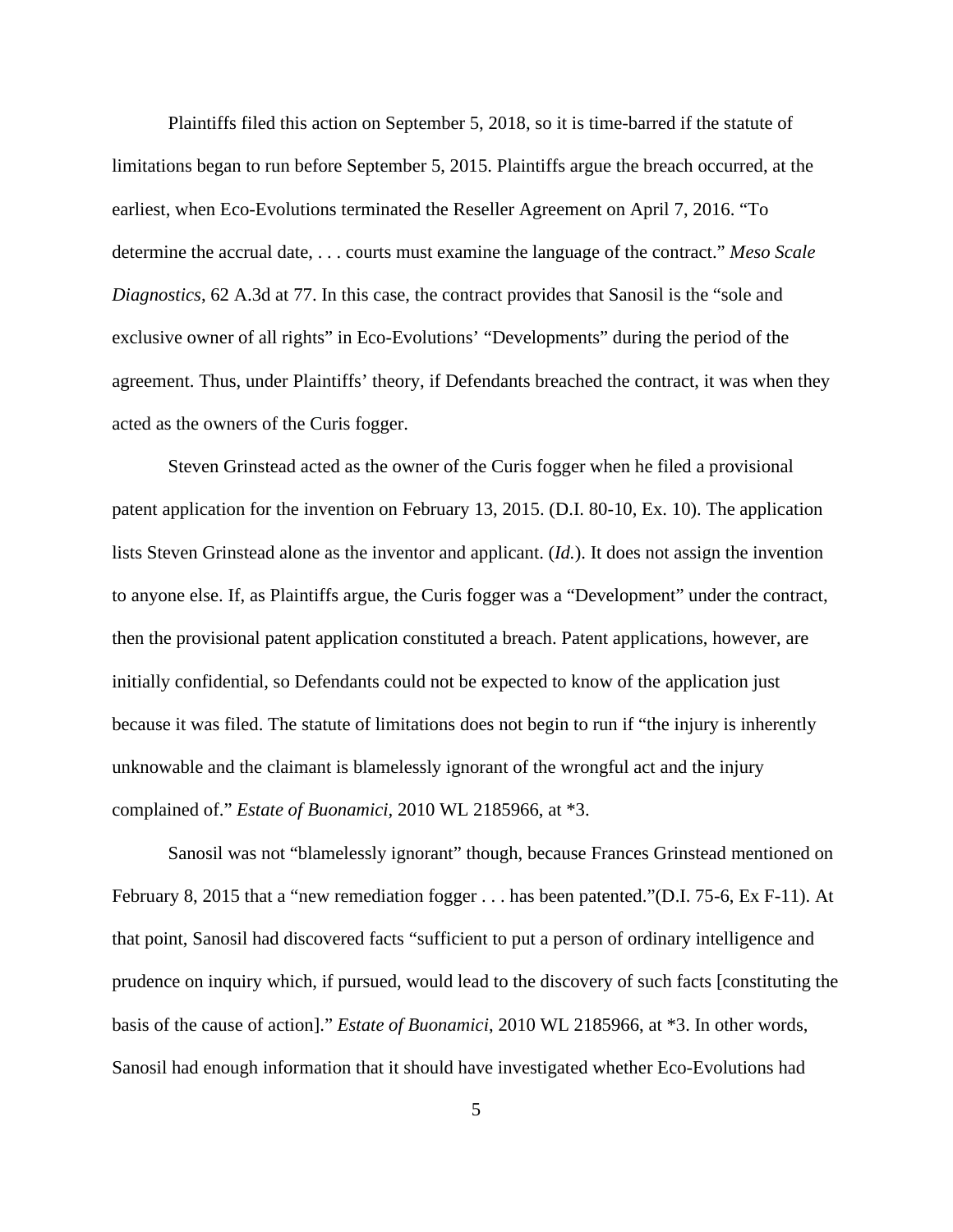breached or was about to breach the contract. The St. Clairs could have simply asked if the patent was (or would be) assigned to Sanosil.

Instead, both the St. Clairs and the Grinsteads appeared to act under the assumption that the Curis fogger belonged to the Grinsteads. The St. Clairs referred to the Curis fogger as "her," "your," or "Eco-Evolution's" fogger, and they expressed interest in "reselling" it. (D.I. 76-7, Exs. F-12, 15, 26, 31, 32). If Sanosil owned the fogger, it would have been "selling" it, not "reselling" it. The St. Clairs may have assumed there would be an ongoing business relationship between Sanosil and Eco-Evolutions, but both parties acted as though the Grinsteads owned the Curis fogger. Thus, the statute of limitations on the breach of contract claim began to run in February 2015. Frances Grinstead discussed the patent prosecution process in more detail in a subsequent email on July 31, 2015. (*Id.*, Ex. F-28). Even if the February email were not enough to prompt further investigation, the July email should have been. Either date would mean the statute of limitations had run for more than three years by the time of the filing of this action. The breach of contract claim is therefore time-barred.

#### **B. False Advertising**

Plaintiffs also allege Defendants are liable under Section 43(a) of the Lanham Act, which prohibits false or misleading advertisements about a product. 15 U.S.C. § 1125. Plaintiffs argue Defendants' statements were literally false. Under this theory, Plaintiffs do not need to show that the buying public was actually misled. *Johnson & Johnson-Merck Consumer Pharm. Co. v. Rhone-Poulenc Rorer Pharm., Inc.*, 19 F.3d 125, 129 (3d Cir. 1994) "In deciding whether an advertising claim is literally false, a court must decide first whether the claim conveys an unambiguous message and second whether that unambiguous message is false." *Groupe SEB USA, Inc. v. Euro-Pro Operating LLC*, 774 F.3d 192, 198 (3d Cir. 2014). "A 'literally false'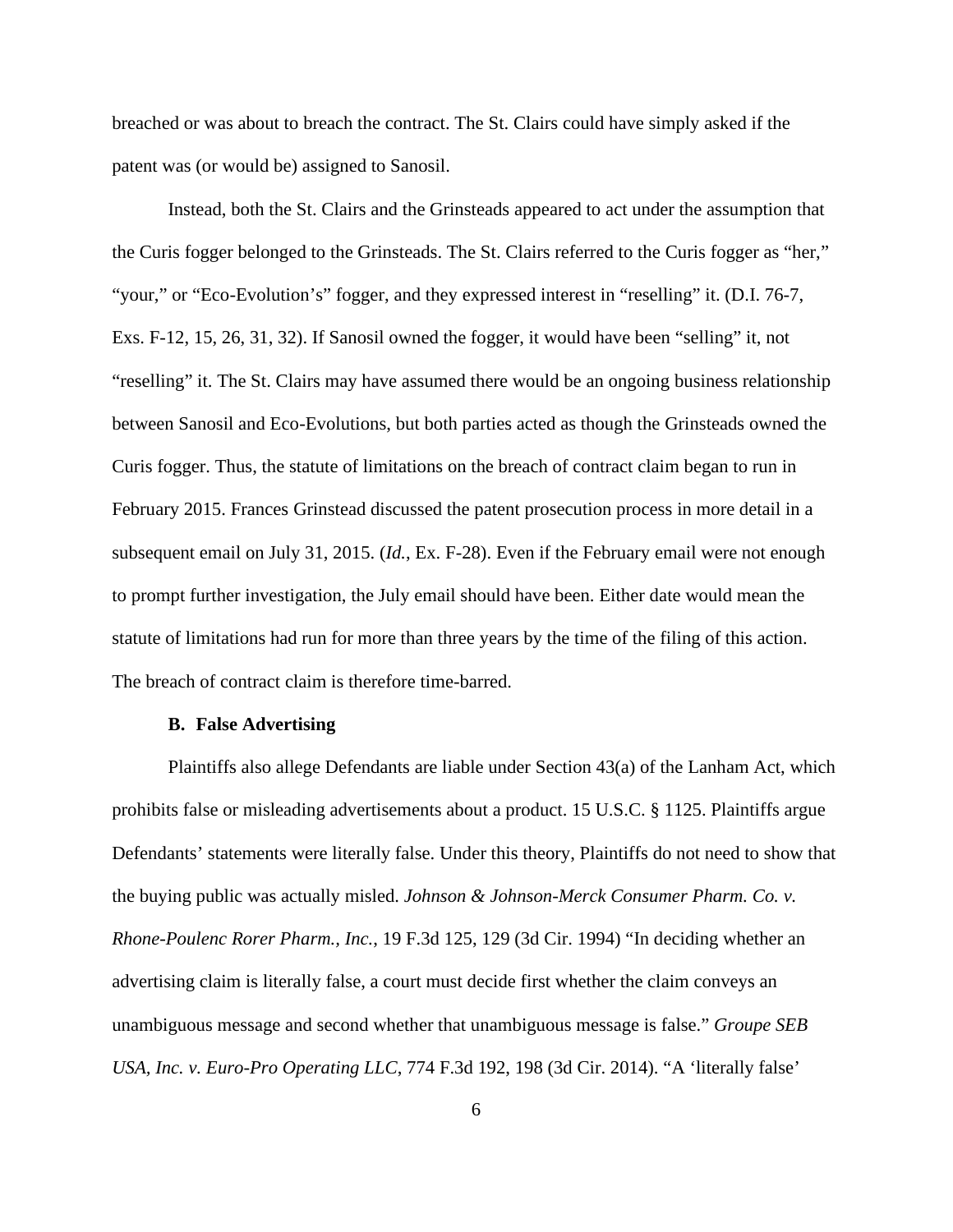message may be either explicit or conveyed by necessary implication when, considering the advertisement in its entirety, the audience would recognize the claim as readily as if it had been explicitly stated. Regardless, only an *unambiguous* message can be literally false." *Novartis Consumer Health, Inc. v. Johnson & Johnson-Merck Consumer Pharm. Co.*, 290 F.3d 578, 586- 7 (3d Cir. 2002) (cleaned up).

Plaintiffs allege Defendants made at least two false statements in a promotional brochure for their fogger. First, the brochure states, "Only CURIS System inactivates the protective soil load to kill 99.9999% (six log reduction) of the c.diff spore achieving sterilization." (D.I. 84-1 at 45). This statement appears in a page of the brochure with the heading, "The Only System Validated to Kill c.diff in a 3 Part Soil Load." (*Id.*). Second, a chart in the brochure compares capabilities of the Curis fogger with the capabilities of its competitors. (*Id.* at 44). One row of the chart is labeled, "Validated to Kills [sic] c. diff spores in 3 part soil load biofilm." (*Id.*). The Curis fogger has a check under it, but the Halosil fogger has an x. (*Id.*).

Plaintiffs first argue these statements are literally false because the Environmental Protection Agency (EPA) did not validate the Curis fogger for these capabilities. These statements, however, do not mention the EPA. They only claim the system was "validated" to kill certain spores. Defendants point to testing by a third-party company, Michrochem Laboratory, as evidence that their product was "validated." (D.I. 94-1, Ex. A). Plaintiffs do not contest this evidence. Rather, they argue the "necessary implication" of the brochure is that the EPA validated the claims. (D.I. 82 at 11). But there is nothing about the context of these claims that would create such an implication. The brochure does not mention any federal agency or regulatory approval. Thus, no reasonable jury could conclude Defendants falsely advertised that their own product had been validated by the EPA.

7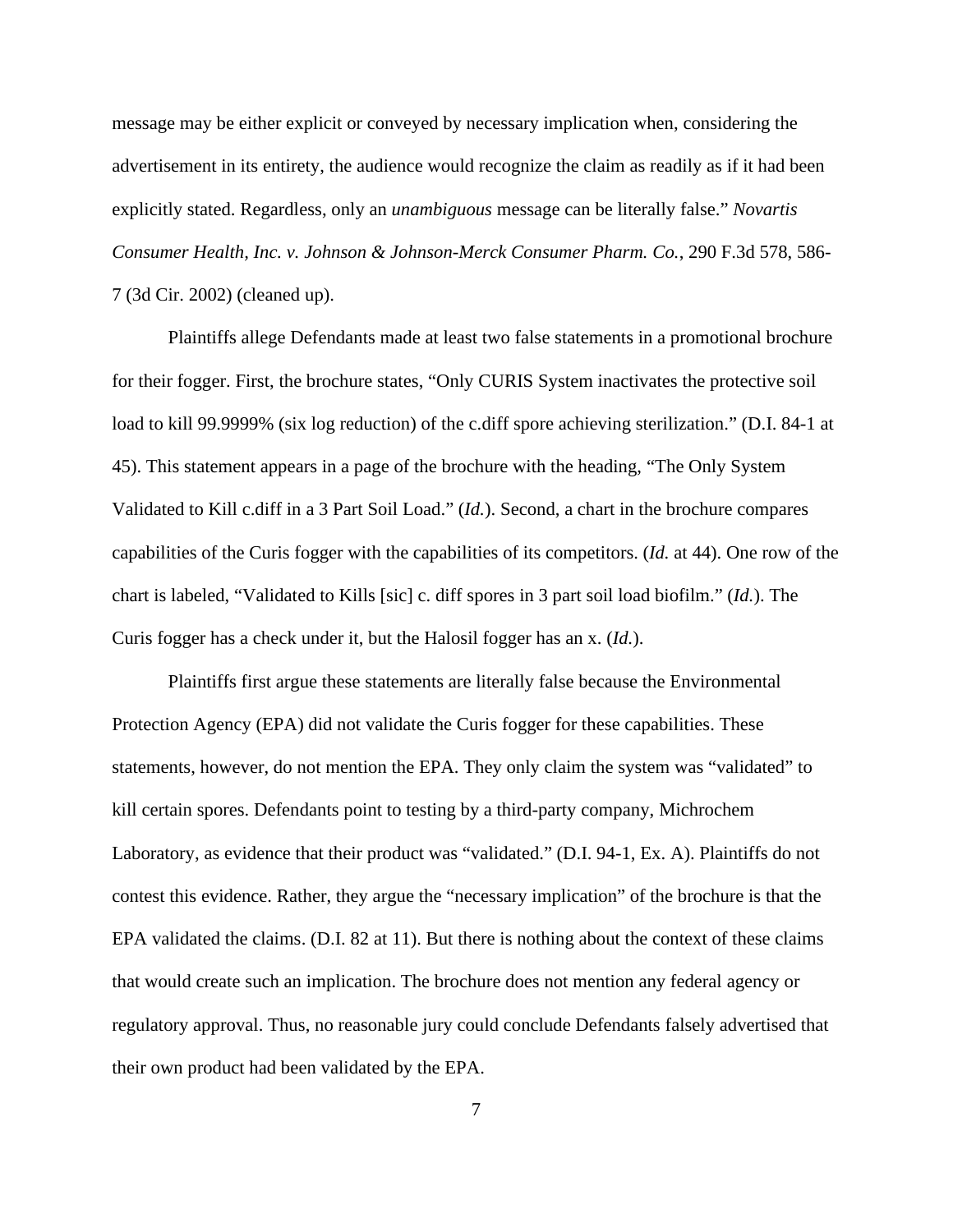Plaintiffs' second argument is that the statements are literally false because of what they imply about Plaintiffs' product. Specifically, Plaintiffs argue the brochure falsely suggests the Halosil fogger is not validated to kill 99.9999% of c. diff spores in a three-part soil load. That is the clear implication of Defendants' statements. The x on the chart indicates that the Halosil fogger is not validated to be that effective, and the statement that "only" the Curis fogger is validated to kill that percentage of spores in that soil implies the Halosil fogger (and all other foggers) are not. Plaintiffs point to an EPA registration, which indicates that their Halosil system "Kills [eliminates] 99.9999% of [Clostridium difficile] [C-diff] spores." (D.I. 84-1 at 4).

The EPA document, however, does not specify whether the Halosil product was tested in a "3 part soil load." The record contains little evidence on what exactly a "3 part soil load" is. Is it especially difficult to kill spores in that environment? Possibly, but I am left only to speculate. In any event, I conclude Defendants' statements are not "literally false." The chart indicates that the Halosil fogger is not validated to kill "c. diff spores in 3 part soil load biofilm." Plaintiffs' EPA registration does not literally contradict this claim because the registration says nothing about "3 part soil." The other statement identified by Plaintiffs explicitly mentions only a "protective soil load," not a "3 part soil" load. Again, the record provides little guidance on what a "protective soil load" is. The heading of that page of the brochure, however, specifically mentions "3 part soil," so the challenged statement, read in context, seems to be about "3 part soil." Regardless, Plaintiffs' EPA registration says nothing about "protective soil" or any "soil" at all, so neither statement is "literally false."

Plaintiffs argue that their EPA registration means they "can make the claim that their system can kill 99.9999% of C. diff spores *anywhere* without qualification." (D.I. 108 at 6). That may be so. It does not mean though that their product was "validated" to kill spores in a three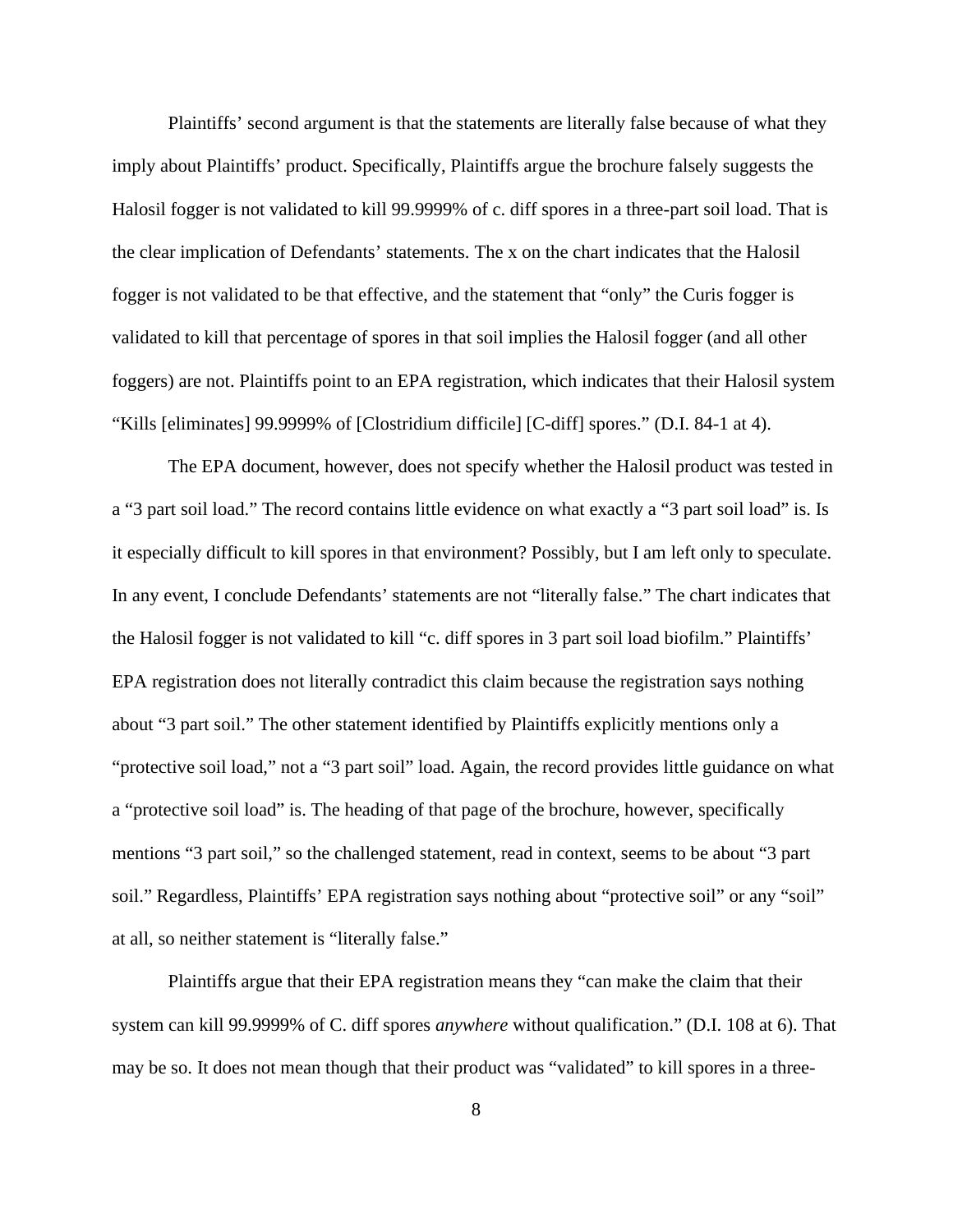part soil load. Plaintiffs' product may even be just as effective as Defendants' product at killing spores in soil. Plaintiffs have not shown though that their product was "validated" for that capability. Defendants' statements are therefore not literally false.

In their reply brief in support of their partial summary judgment motion, Plaintiffs identify an additional statement in Defendants' brochure:

**Spore Sterilization**: This means CURIS delivers the proper amount of solution over the right amount of time to the treatment area, producing reliable results validated to achieve a 99.9999% (6 log) reduction.

(D.I. 108 at 6, citing D.I. 84-1 at 41, 47, 54). Plaintiffs note that this statement, unlike the others, does not mention soil at all. The statement also, however, does not mention anything about Plaintiffs' product, nor does it assert that the Curis fogger is the only fogger that is validated to be that effective. The testing by Michrochem Laboratory indicates that the Curis fogger is "validated to achieve a 99.9999% (6 log) reduction" in spores. *See* D.I. 94-1, Ex. A at 10). Thus, this statement is not literally false either.

Section 43(a) of the Lanham Act prohibits not only literally false statements, but also misleading statements. If a statement is not literally false though, a plaintiff must prove five elements:

(1) that the defendant has made false or misleading statements as to his own product or another's; (2) that there is actual deception or at least a tendency to deceive a substantial portion of the intended audience; (3) that the deception is material in that it is likely to influence purchasing decisions; (4) that the advertised goods traveled in interstate commerce; and (5) that there is a likelihood of injury to the plaintiff in terms of declining sales, loss of good will, etc.

*Novartis Consumer Health*, 290 F.3d at 590. Plaintiffs have not produced any of this kind of evidence. They have only argued the claims were literally false. There is therefore no genuine dispute of material fact on the false advertising claim.